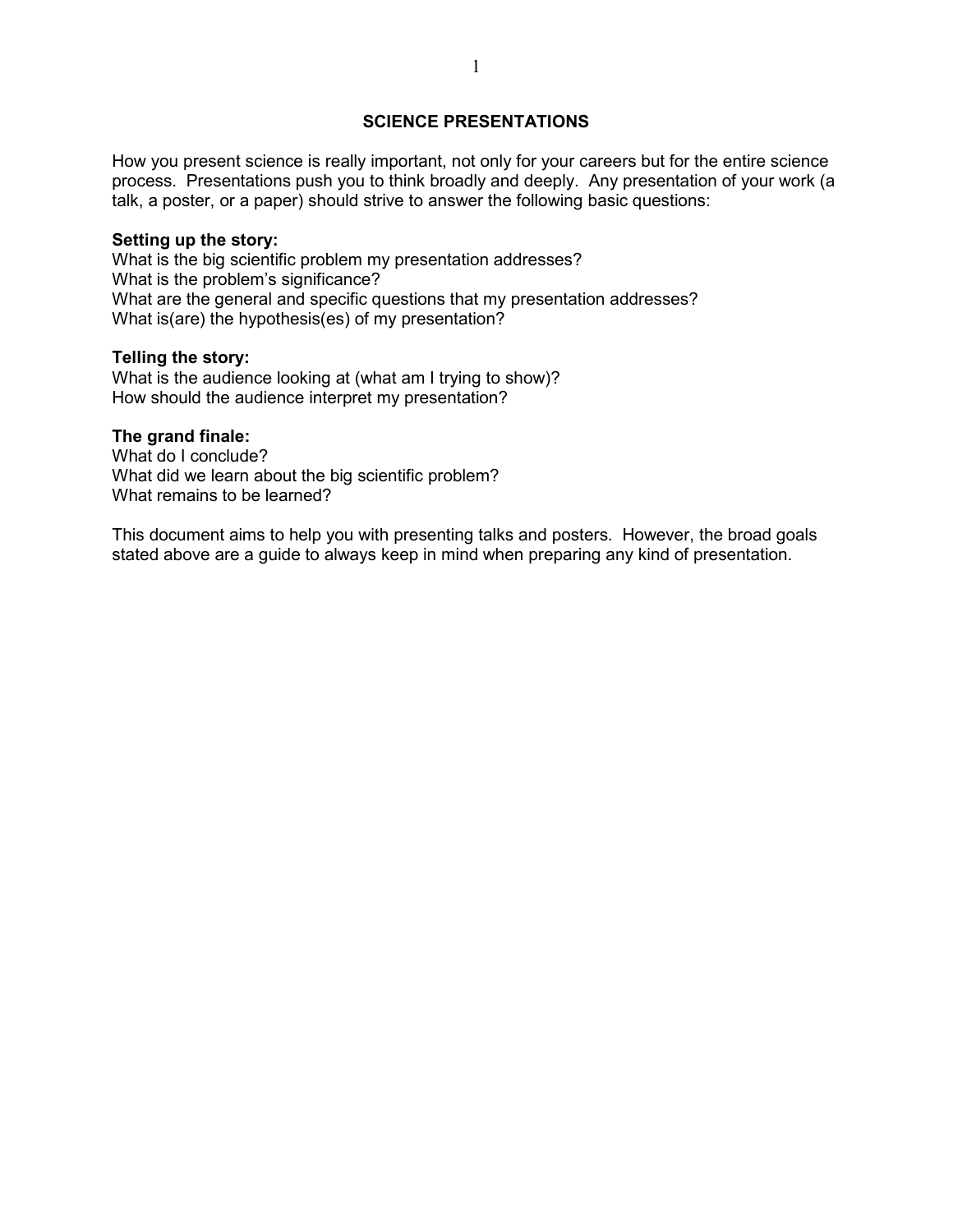# **A. ORAL PRESENTATIONS** (Seminars, talks, lectures)

# **GENERAL TIPS**:

1. **Try to have a conversation with the audience**. Don't recite a memorized script. Try to talk directly to people in the audience, as you would if you were sitting down with just one person.

2. **Pictures tell a thousand words: Don't make the audience read lots of text.** Use as few words on your slides as possible. You want the audience to listen to you, not read, or else you will lose them. Use cartoons, images, or short phrases instead of written sentences and then **use your voice** to tell us what you want us to know.

3. **Keep your slides simple: Don't cram too much info into one slide, and make things as big as possible.**

4. **NEVER assume the audience knows more than you**. You need to tell us the ideas, methods, and info; unless they are very common knowledge. It helps to know your audience to judge this. Don't use jargon unless you define it clearly or unless it's really common.

5. **Don't make your audience read your mind, or figure out what your slides are about**. You must tell the audience the problem, goal, prediction, or question you're addressing. You must show them what to look at in the data. You need to state what **you** conclude from an observation, and importantly: state what your main points or ideas are (including for background information), even when the point/idea seems obvious, and even though the audience may have their own ideas/interpretations.

6. **For the most important ideas, conclusions, and points: slow down, pause, and emphasize**. Look us in the eye and make your point like you're telling us something important.

7. **Good flow comes from smooth transitions between slides.** The goal should be to try and tell a story, where one slide leads to the next. So, try to organize slides so that the central point from one slide leads logically to the next slide. Sometimes, this means organizing results NOT in chronological order (what was done first), but in an order that makes a better story. When presenting, make statements that connect the slides together. This takes practice. NOTE: Sometimes you just have to switch gears and tell a new different story. When you do this, pause, and make it clear that's what you're doing.

8. **Less is more: Don't cram too much data or info into a tal**k. You don't have to show every last piece of data you ever got. A good rule of thumb is about 1 slide/min or LESS. (Less if you have several complex slides that demand a lot of time). Exceptions: several slides that really are replicates that build up to one slide....these count essentially as one slide (this is a good technique by the way).

9. **Practice**: This may seem contradictory with point #1 but it really is not. It's easiest to practice in front of people, even just one person. As a student, at least one practice should always include your advisor.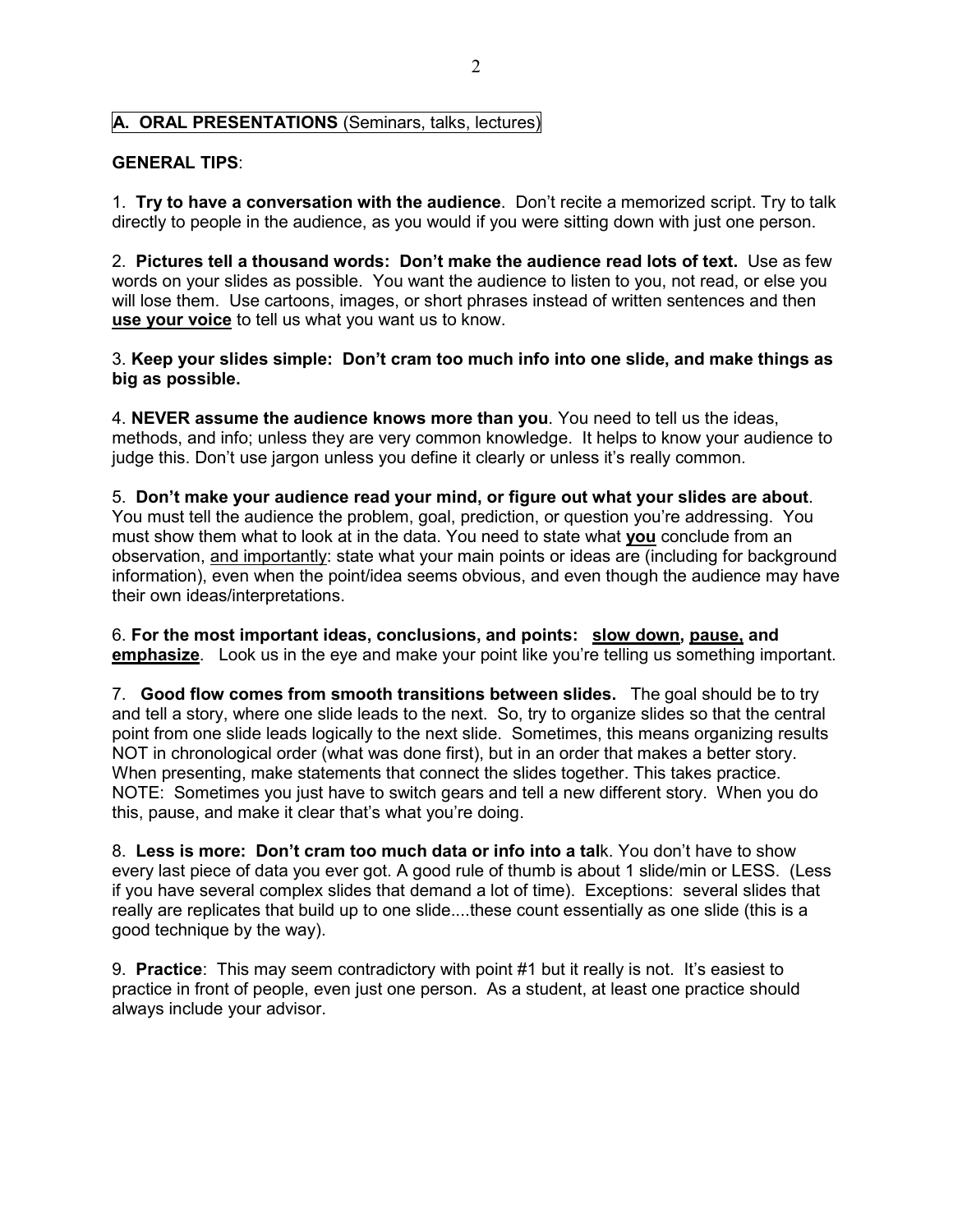# **SPECIFIC ELEMENTS OF GOOD ORAL PRESENTATIONS.**

## *1. Every good story has a beginning*:

#### **At the beginning of every research talk, tell us about the big question/problem**:

Give the audience a sense of the big picture, the general questions, and the problem: What is the central question, broad hypotheses, or problem that your talk addresses and why is it important? (Again, use slides with cartoons, simple images and very short phrases). Then, give us the background needed to understand this problem and what you did to address it. Do not give background that is not relevant to your presentation. NOTE: It can also be effective to reverse this: tell a story of prior findings and what they might mean, and then state a paradox, big problem, or grand hypothesis revealed by these findings. OR, even better, you can do both approaches: state the big picture problem, tell a story, then state big specific issues that come from this story, which you will now add to with your new results.

## *2. Every good story has an unmuddled middle*:

- **For every experiment or set of closely related experiments: State the specific question, hypothesis, prediction, goal, or problem that is being addressed**. Ask yourself: Why did I do this? And then tell your audience, in the form of a prediction of a hypothesis, a question or a problem you address in the experiment. In general, the best scenario is the following: 1. State a clear specific hypothesis directly tied to your experiments (If there is one specific hypothesis that all your experiments address, you can state the hypothesis once, just before the results slides; or, if you address several hypotheses state them before each set of data slides). 2. Then, for each experiment slide, state specific predictions of that hypothesis(es) addressed by the experiment. 3. Then transition to pt #4: "to test this prediction, I did this experiment.....". Alternatively, you can pose a question, then state how you addressed it.

-**Explain the experiment: Tell us what you did and what the panels/gels show.** Again, don't assume the audience knows anything other than the most common techniques. And importantly, you need to tell the audience what's being shown and what they should look at: directly point at the key image, gel band, line on a graph, or table entry. If you make people spend time trying to figure it out, your message will get lost.

- **For each result or set of closely related results: what does it mean?** Tell us what you conclude from EVERY result you present. The ONLY exception to this is if a set of closely related experiments together lead to the same conclusion: In this case, it may work best to wait and make your conclusion after presenting each of the related results.

- **Minimize the complexity of data slides**: It's better to split up graphs/images/gels into separate slides then to have too many on one slide. Your slides should **NEVER** look like a multipanel figure in a paper.

-Use photoshop or equivalent to crop unnecessary info and to reorganize into logical easy-to-follow patterns: e.g. for gels, you rarely have to show every lane. Same for cell images (e.g. immunofluorescence); often you only need the key result and the key control.

-Alternatively, or in addition, talk ONLY about the key lane/image/number/panel. You don't have to talk about everything on your slide.